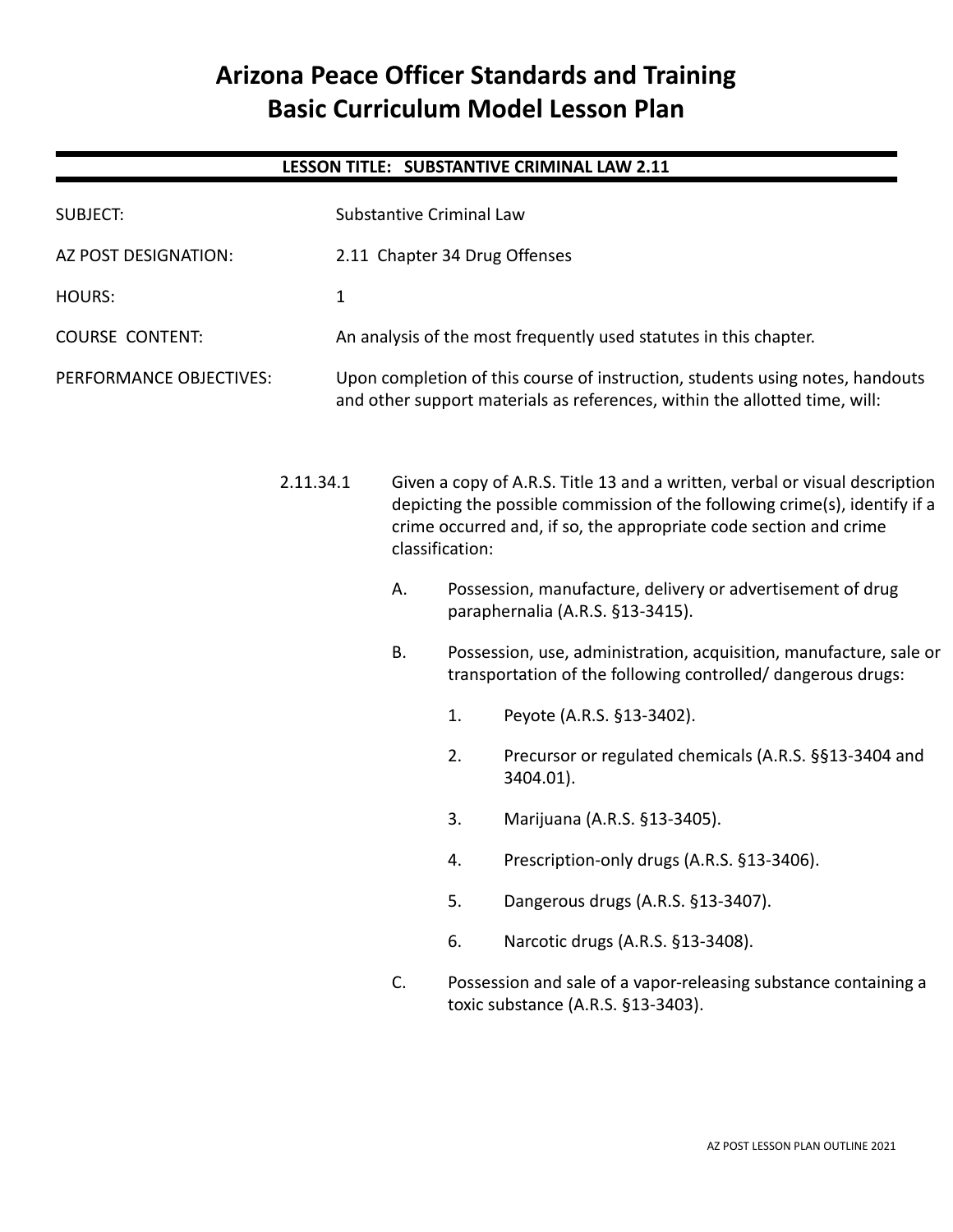# **LESSON TITLE: SUBSTANTIVE CRIMINAL LAW CHAPTER 34 DRUG OFFENSES PAGE: 2**

| DATE FIRST PREPARED:           | November 2000                                            |                     |  |
|--------------------------------|----------------------------------------------------------|---------------------|--|
| PREPARED BY:                   | <b>SME Committee</b>                                     |                     |  |
| <b>REVIEWED - REVISED:</b>     | <b>SME Committee</b>                                     | DATE: May 2002      |  |
| <b>REVIEWED - REVISED:</b>     | <b>SME Committee</b>                                     | DATE: June 2003     |  |
| <b>REVIEWED - REVISED:</b>     | <b>SME Committee</b>                                     | DATE: January 2009  |  |
| <b>REVIEWED - REVISED:</b>     | <b>SME Committee</b>                                     | DATE: January 2011  |  |
| <b>REVIEWED - REVISED:</b>     | <b>SME Committee</b>                                     | DATE: November 2011 |  |
| <b>REVIEWED - REVISED:</b>     | <b>SME Committee</b>                                     | DATE: June 2014     |  |
| <b>REVIEWED - REVISED:</b>     | <b>SME Committee</b>                                     | DATE: June 2015     |  |
| <b>REVIEWED - REVISED:</b>     | <b>SME Committee</b>                                     | DATE: August 2019   |  |
| <b>REVIEWED - REVISED:</b>     | <b>SME Committee</b>                                     | DATE: January 2021  |  |
| <b>REVIEWED - REVISED:</b>     | SME Committee (DocX)                                     | DATE: October 2021  |  |
| AZ POST - APPROVAL:            | <b>Steve Enteman</b>                                     | DATE: August 2019   |  |
| AZ POST - APPROVAL:            | <b>Mandy Faust</b>                                       | DATE: February 2021 |  |
| AZ POST - APPROVAL             | Lori Wait                                                | DATE: October 2021  |  |
| <b>INSTRUCTOR REFERENCES:</b>  | A.R.S. Title 13                                          |                     |  |
| <b>CLASS LEVEL:</b>            | Student                                                  |                     |  |
| <b>TRAINING AIDS:</b>          | http://www.azleg.gov/ArizonaRevisedStatutes.asp          |                     |  |
| INSTRUCTIONAL STRATEGY:        | Interactive lecture.                                     |                     |  |
| <b>SUCCESS CRITERIA:</b>       | 70% or higher on a written, multiple-choice examination. |                     |  |
| DATE RELEASED INTO SHARE FILE: | May 27, 2022                                             |                     |  |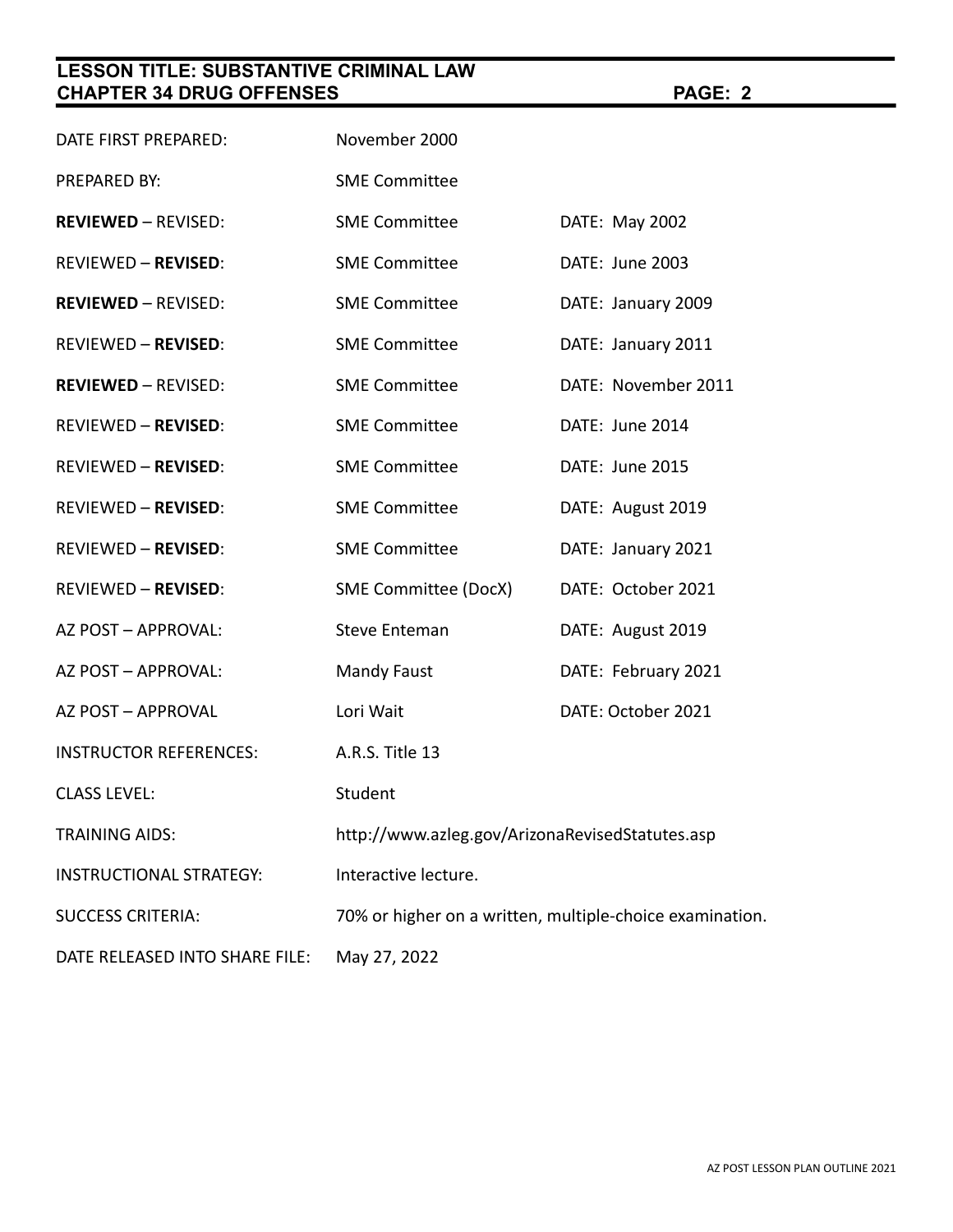### **I. INTRODUCTION**

- A. Instructor (self) introduction. *INSTRUCTOR NOTE: Use if taught as a "stand alone" lesson plan.*
- B. Preview of performance objectives.

#### **II. 13-3402 – POSSESSION AND SALE OF PEYOTE P.O. 2.11.34.1B1**

- A. A person who knowingly possesses, sells, transfers or offers to sell or transfer peyote is guilty of a felony.
- B. In a prosecution for violation of this section, it is a defense that the peyote is being used (or is intended to be used):
	- 1. In connection with the bona fide practice of a religious belief; and
	- 2. As an integral part of a religious exercise; and
	- 3. In a manner not dangerous to public health, safety or morals.

# **III. 13-3403 – POSSESSION AND SALE OF A VAPOR-RELEASING SUBSTANCE CONTAINING A TOXIC SUBSTANCE (VRSCTS) P.O. 2.11.34.1C**

- A. A person shall not knowingly:
	- 1. Breathe, inhale or drink a VRSCTS.
	- 2. Sell, transfer or offer to sell or transfer a VRSCTS to a person under 18 years of age.
	- 3. Sell, transfer or offer to sell or transfer a VRSCTS if such person is not, at the time of sale, transfer or offer, employed by (or engaged in operating) a licensed commercial establishment at a fixed location regularly offering such substances for sale and such sale, transfer or offer is made in the course of employment or operation.
- B. A person making a sale or transfer of a VR Glue CTS shall require identification of the purchaser and shall record:
	- 1. The name of the glue.
	- 2. The date and hour of delivery.
	- 3. The intended use of the glue.
	- 4. The signature and address of the purchaser.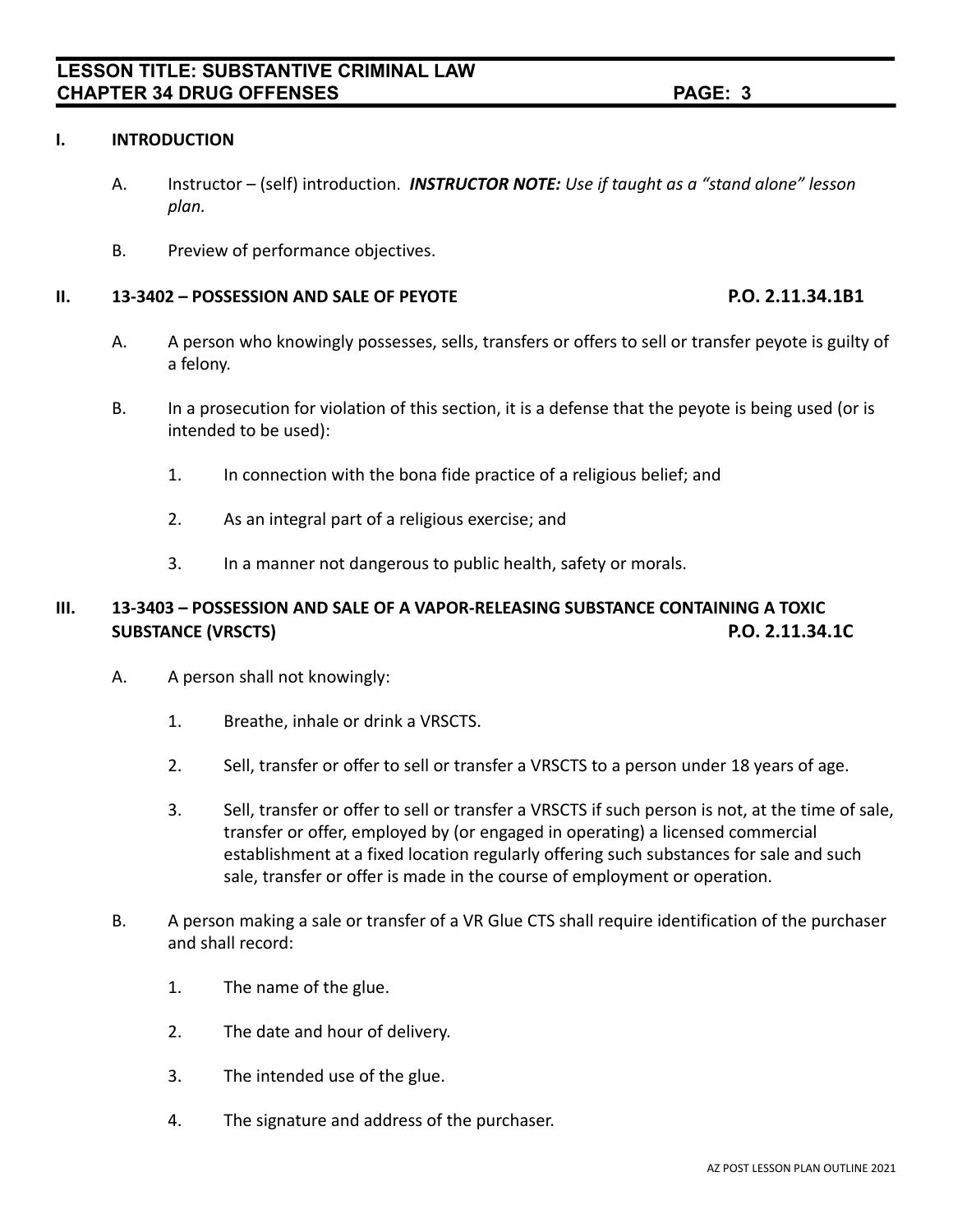- 5. The signature of the seller or deliverer.
- 6. Such record shall be kept for three (3) years and be available to board inspectors and peace officers.
- C. A.R.S. §13-3403(F) holds the only exceptions to this statute.
	- 1. A person who violates any provision of this section is guilty of a felony, but the court may, having regard to the nature and circumstances of the offense, enter judgment of a conviction for a misdemeanor.

### **IV. 13-3404 – SALE OF PRECURSOR CHEMICALS P.O. 2.11.34.1B2**

- A. A manufacturer, wholesaler, retailer or other person who sells, transfers or otherwise furnishes any precursor chemical to any person in this state shall submit a report to the Department of Public Safety of all of those transactions. (See: Definitions #22 and #23 in A.R.S. §13-3401 for "Precursor Chemicals I" and "Precursor Chemicals II.")
- B. This subsection sets up the report format.
- C. This section does not apply to any practitioner as defined in A.R.S. §13-3401 or any manufacturer or D.wholesaler licensed by the state Board of Pharmacy.
- D. 13-3404(H) regulates manufacturers, wholesalers, retailers, etc.
- E. A person who fails to submit a report required by this section is guilty of a felony.

#### **V. 13-3404.01 – POSSESSION OF PRECURSOR CHEMICALS II P.O. 2.11.34.1B2**

- A. A person shall not knowingly possess a precursor chemical II or sell, transfer or otherwise furnish a precursor chemical with knowledge that the recipient will use the precursor chemical to unlawfully manufacture a dangerous drug or narcotic drug.
- B. This is a felony.

#### **VI. 13-3405 – POSSESSION, USE, PRODUCTION, SALE OR TRANSPORTATION OF MARIJUANA**

**P.O. 2.11.34.1B3**

- A. A person shall not knowingly:
	- 1. Possess or use marijuana.
	- 2. Possess marijuana for sale.
	- 3. Produce marijuana.
	- 4. Transport for sale, import into this state or offer to transport for sale or import into this AZ POST LESSON PLAN OUTLINE 2021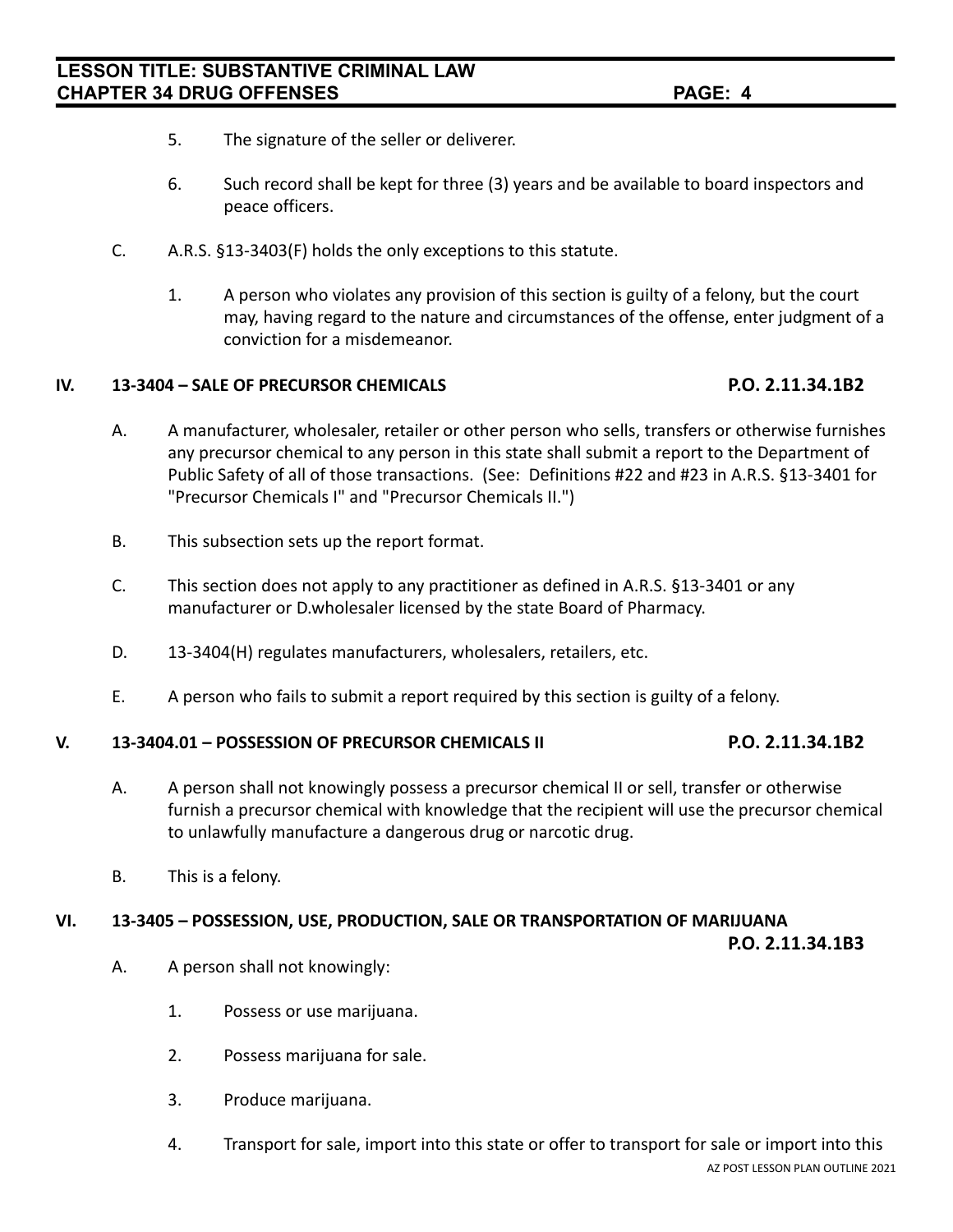state, sell, transfer or offer to sell or transfer marijuana.

- B. Medical Marijuana.
	- 1. 3 categories of persons may possess marijuana under State law.
		- a. Qualifying patient (up to 2.5 usable oz every two weeks; 36-2816.A) *INSTRUCTOR NOTE: A.R.S. 36-2801.*
		- b. Caregiver. (2.5 oz. per patient; 36-2801.1)
		- c. Medical dispensary. (no limit)
	- 2. Cultivation.
		- a. Limited. (PERMISSION TO CULTIVATE WILL BE NOTED ON REGISTRY CARD; 36-2804.04.A.7)
			- i. Qualifying patients that reside more than 25 miles from a dispensary. (limit 12 plants; 36-2801.1.a)
			- ii. Caregivers whose patients reside more than 25 miles from a dispensary. (limit 12 plants per patient living more than 25 miles from dispensary; 36-2801.a.b)
			- iii. Medical dispensary. (no limit)
		- b. Cardholders that are allowed to grow their own supply may do so only in an enclosed locked facility. 36-2801.6.
			- i. Enclosed surrounded by a solid 10-foot walls constructed of metal, concrete, or stone that prevent any viewing of the marijuana plants, with a one-inch thick metal gate.
			- ii. Locked with locks or other security devices that permit access only by a cardholder.
	- 3. Arizona does recognize out of State medical marijuana cards, EXCEPT out of State cardholders may not purchase marijuana from a dispensary. 36-2801.17; 36-2804.03.C
	- 4. Possession of Marijuana is still a violation of Federal Law.
	- 5. Several activities still prohibited by State Law even with a valid card:
		- a. Possessing or using medical marijuana on a school bus, on the grounds of a preschool, primary school, or high school, or in a correctional facility. 36-2802.B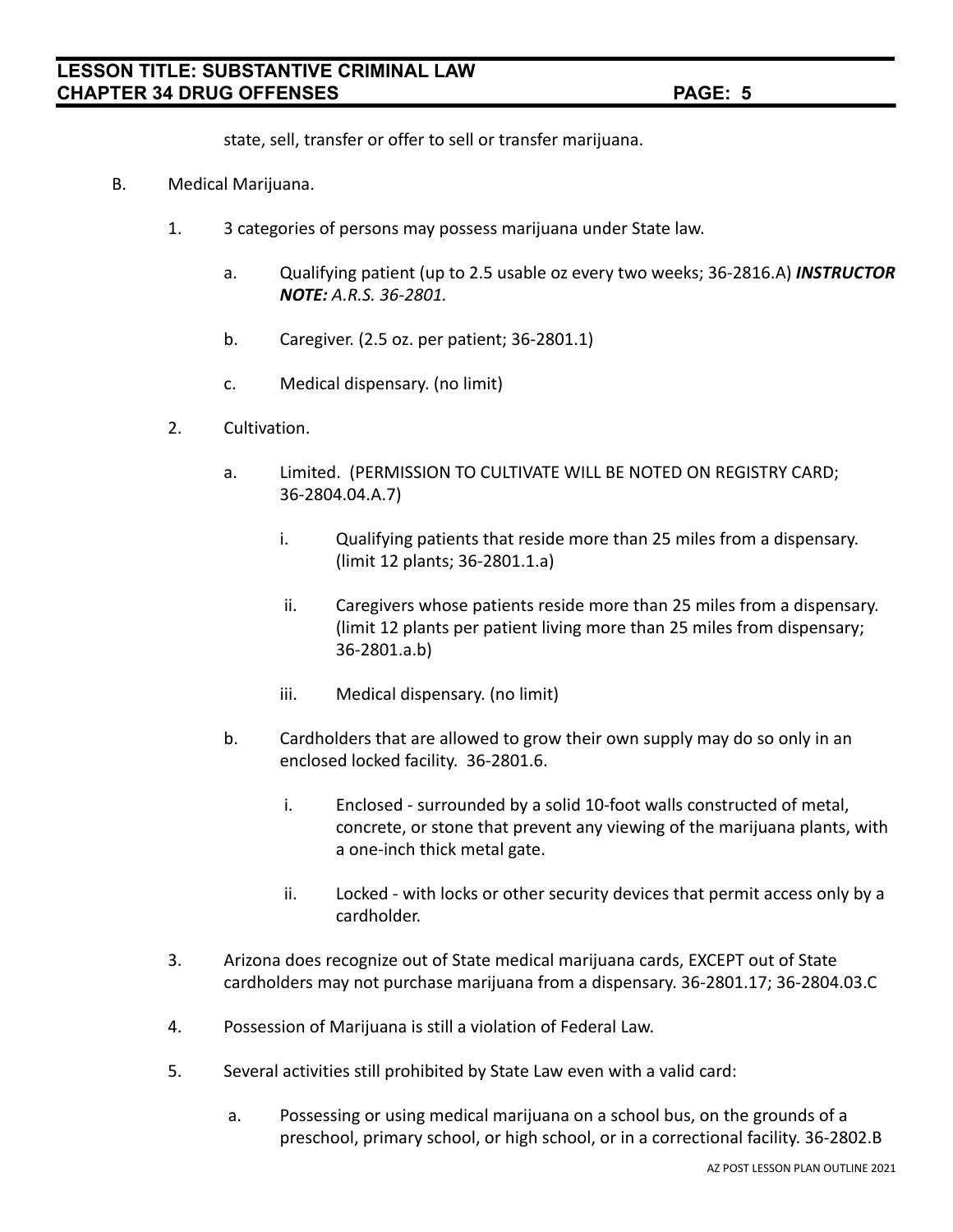- b. Smoking marijuana on public transportation or in a public place. (Though they may consume it in food or drink in public). 36-2802.C.
- c. Smoking on private property contrary to owners wishes private property owners may forbid the use of medical marijuana on their property, cardholder's that refuse to cooperate could face trespassing charges. 36-2814.2
- d. Dispensing Marijuana is limited to dispensaries and caregivers; cardholders may not transfer marijuana to each other unless there is nothing of value transferred in return. 36-2816.B; 36-2811.B.3; 36-2815.C.
- e. A valid medical marijuana cardholder may establish an affirmative defense to DUI A3 by showing that the marijuana in their blood was insufficient to cause impairment. *INSTRUCTOR NOTE: Dobson V. McClennen, 238 Ariz. 389 (2015); Ishak V. McClennen, 241 Ariz. 364 (app. 2016)*
- C. Violations are felonies. See: Subsection B.

### **VII. SMART AND SAFE ARIZONA ACT (PROPOSITION 207)**

- A. Possession if over 21 years of age.
	- 1. It is legal for anyone at least 21 years old to possess 1 ounce of marijuana or less, or no more than 5 grams of marijuana concentrates (extracts). A.R.S. § 36-2852(A)(1).
	- 2. It is legal, with some restrictions, to possess not more than 6 plants for personal use at the person's primary residence, and not more than 12 if two people who are at least 21 years old are residing at the residence at the same time. A.R.S. § 26-2852(2).
	- 3. It is legal to transfer one ounce or less of marijuana, of which not more than five grams may be in the form of marijuana concentrate, to an individual who is at least twenty-one years of age if the transfer is without remuneration and is not advertised or promoted to the public. A.R.S. 36-2852(A)(3).
	- 4. It is legal to transfer up to six marijuana plants to an individual who is at least twenty-one years of age if the transfer is without remuneration and is not advertised or promoted to the public. A.R.S. 36-2852(A)(4).
	- 5. Possessing marijuana paraphernalia is legal. A.R.S. § 3652(A)(5).
	- 6. It is a petty offense to possess between 1 ounce and 2.5 ounces of marijuana (not more than 12.5 grams is in the form of marijuana concentrate). A.R.S. § 36-2853(A),
- B. Possession if-under 21 years old.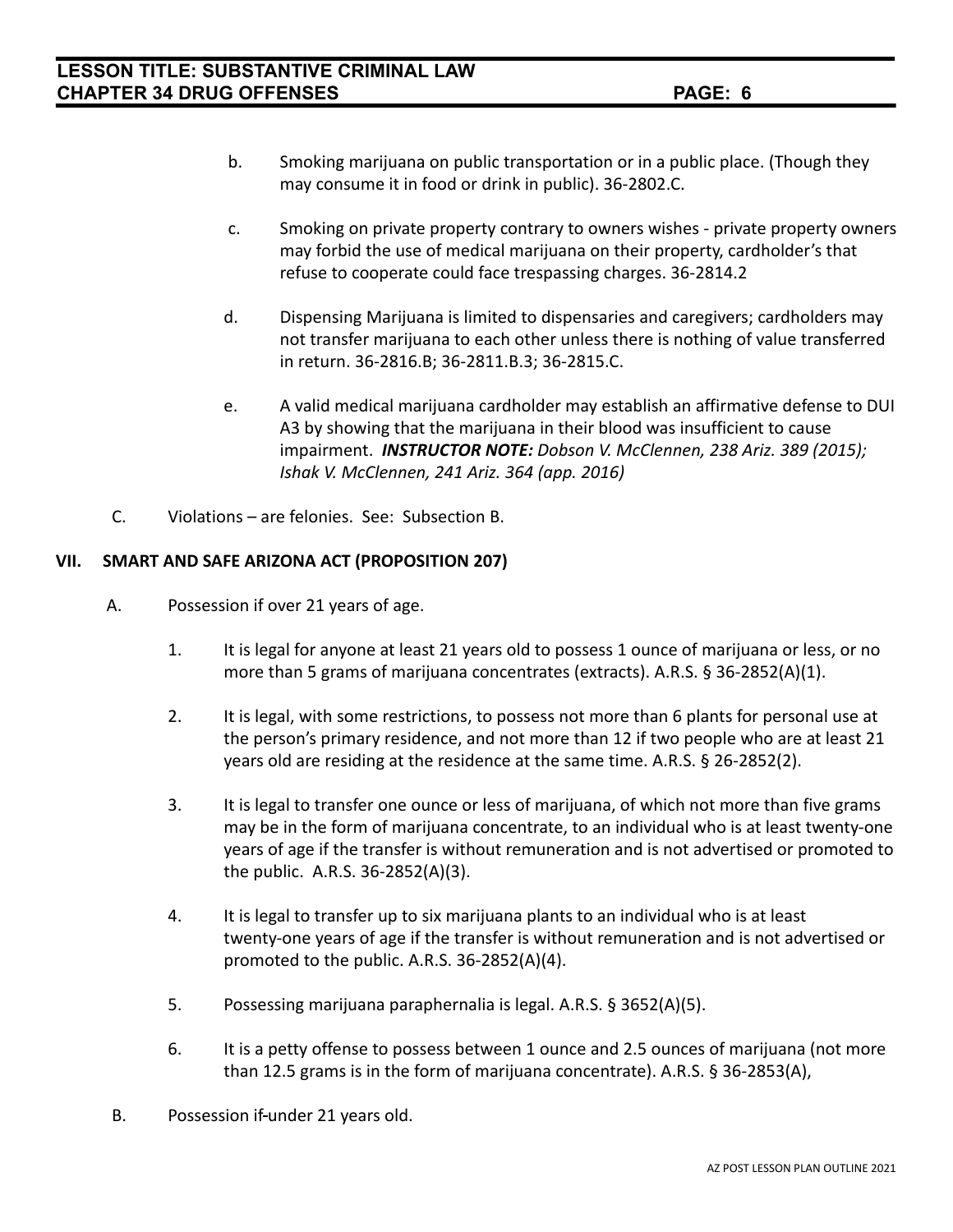- 1. It is illegal for anyone under 21 years old to possess any amount of marijuana and paraphernalia. A.R.S. § 36-2853(B).
	- a. The penalty for these violations range from a civil penalty for the first two offenses, and a class 1 misdemeanor for the third. A.R.S. § 36-2853(B)(1)-(3).
	- **. If the subject is under 18 years of age, they fall under the jurisdiction of the** Juvenile court system.
- C. Possession for any age in an amount over 2.5 ounces and 12.5 grams in the form of marijuana concentrate is still a violation of A.R.S. § 13-3405. Note: If subject has a medical marijuana card, exceptions may apply and the AMMA.
- D. Marijuana smoking is banned in public places, and it is a petty offense. A.R.S. §§ 36-2851(8)(a) and 36-2853(C).
	- 1. Note: Smoking is different from eating or vaping. Local ordinances may apply.
- E. It is still illegal to drive while impaired by marijuana under 28-1381(A)(1). However, in order to charge an A3 DUI, a person must also be impaired to the slightest degree. A.R.S. § 36-2852(B).
- F. It is illegal to consume marijuana or marijuana products while driving, operating, or riding in the passenger seat of an operating vehicle. A.R.S. § 36-2851(8)(b).
- G. The odor of marijuana or burnt marijuana does not by itself constitute reasonable suspicion of a crime. This does not apply when an officer is investigating whether a person has violated A.R.S. § 28-1381. A.R.S. § 36-2852(C).

# **VIII. 13-3406 – POSSESSION, USE, ADMINISTRATION, ACQUISITION, SALE, MANUFACTURE OR TRANSPORTATION OF PRESCRIPTION-ONLY DRUGS P.O. 2.11.34.1B4**

- A. A person shall not knowingly:
	- 1. Possess or use a prescription-only drug.
	- 2. Possess a prescription-only drug for sale.
	- 3. Possess equipment and chemicals for the purpose of manufacturing a prescription-only drugs.
	- 4. Manufacture a prescription-only drug.
	- 5. Administer a prescription-only drug to another person whose possession or use of the a prescription-only drug violates any provision of this section.
	- 6. Obtain or procure the administration of a prescription-only drug by fraud, deceit,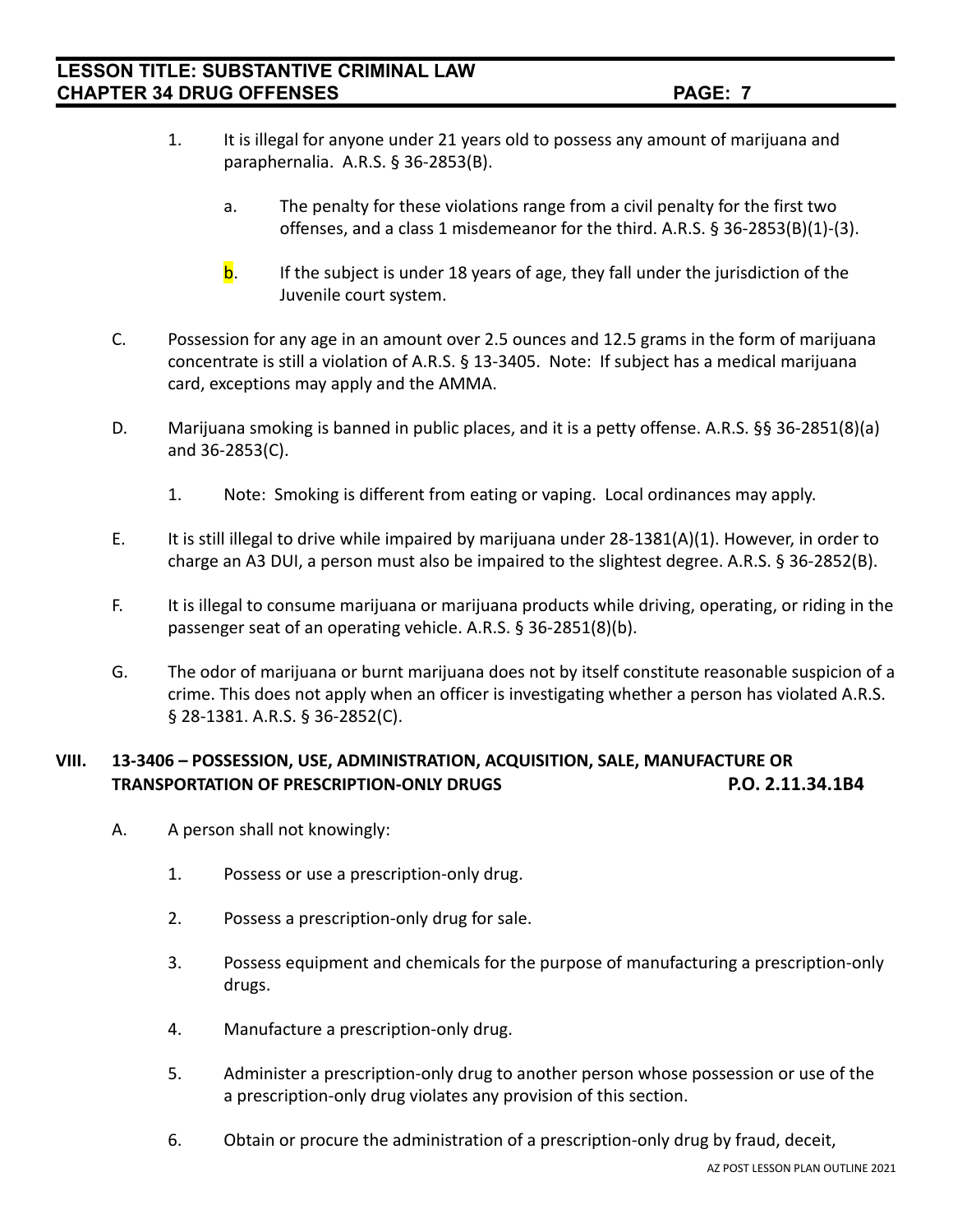misrepresentation or subterfuge.

- 7. Transport for sale, import into this state or offer to transport for sale or import into this state, sell, transfer or offer to sell or transfer a prescription-only drug.
- 8. Possess or use a misbranded drug as defined in 32-1967.
- 9. Manufacture, sell or distribute a misbranded drug.
- B. Violations:
	- 1. Violation of A1, 3, 4, 5 or 6 is a misdemeanor.
	- 2. Violation of A2 or 7 is a felony.

# **IX. 13-3407 – POSSESSION, USE, ADMINISTRATION, ACQUISITION, SALE, MANUFACTURE OR TRANSPORTATION OF DANGEROUS DRUGS P.O. 2.11.34.1B5**

- A. A person shall not knowingly:
	- 1. Possess or use a dangerous drug.
	- 2. Possess a dangerous drug for sale.
	- 3. Possess equipment and chemicals for the purpose of manufacturing a dangerous drug.
	- 4. Manufacture a dangerous drug.
	- 5. Administer a dangerous drug to another person.
	- 6. Obtain or procure the administration of a dangerous drug by fraud, deceit, misrepresentation or subterfuge.
	- 7. Transport for sale, import into this state or offer to transport for sale or import into this state, sell, transfer or offer to sell or transfer a dangerous drug.
- B. Violations: Are Felonies.

# **X. 13-3408 – POSSESSION, USE, ADMINISTRATION, ACQUISITION, SALE, MANUFACTURE OR TRANSPORTATION OF NARCOTIC DRUGS P.O. 2.11.34.1B6**

- A. A person shall not knowingly:
	- 1. Possess or use a narcotic drug.
	- 2. Possess a narcotic drug for sale.